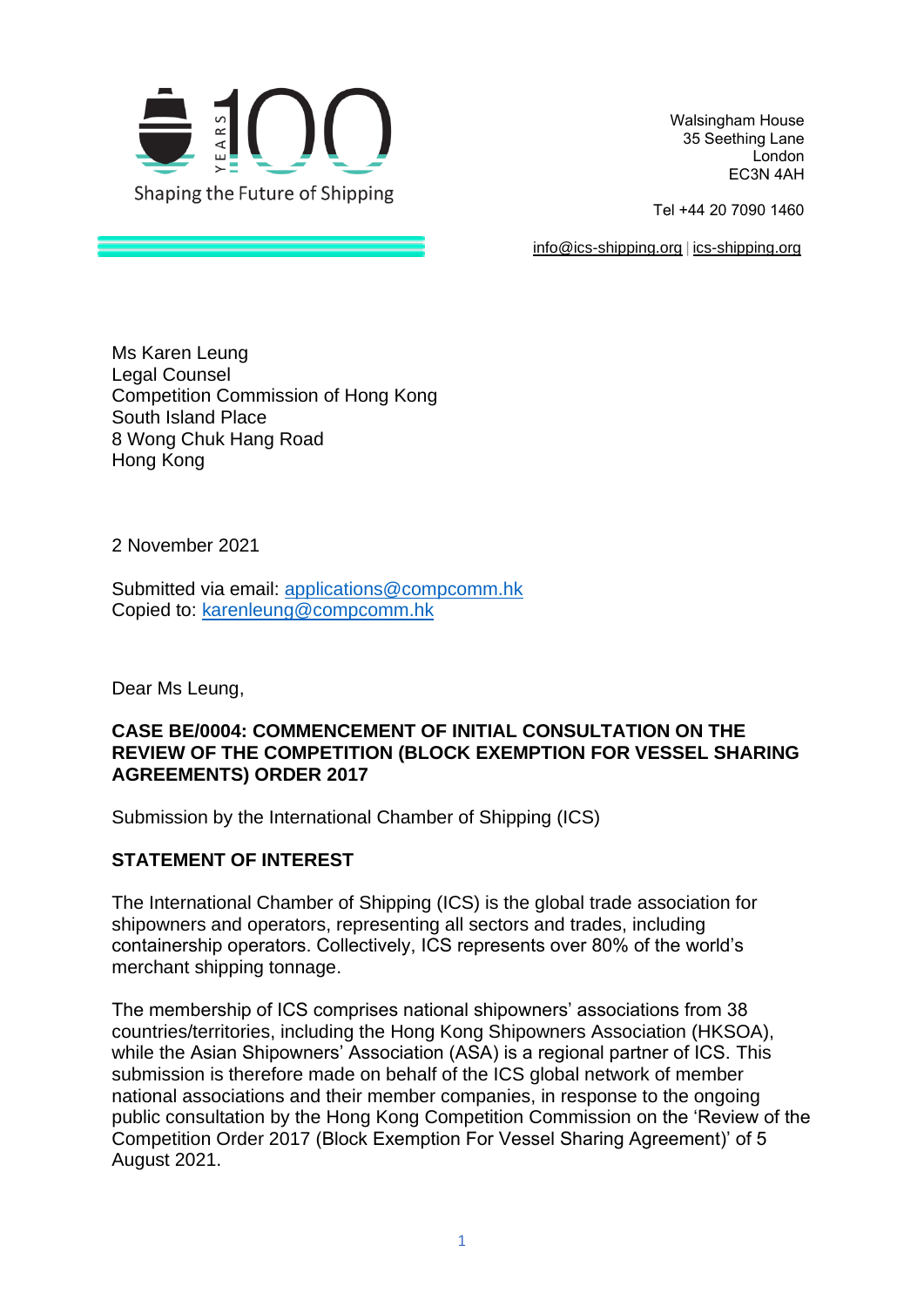# **SUMMARY OF MAJOR POINTS**

The ICS comments provided below are in support of an extension to the BEO and are intended to be complementary to separate submissions being made by the Hong Kong Shipowners Association (HKSOA), the World Shipping Council (WSC), the Hong Kong Liner Shipping Association (HKLSA) and the Asian Shipowners' Association (ASA).

Vessel Sharing Agreements (VSAs) allow shipping lines to use Hong Kong as a strategic port for operational efficiencies; transhipment across multiple service providers; boosting service options and flexibility for both local importers and exporters using multiple shipping lines. The flexibility they provide, in the use of liner company assets (within alliances), also increases the efficiently in utilisation of available vessels, containers, space and equipment. This is crucial for the success of Hong Kong as a transhipment hub.

The BEO is therefore an indispensable legal tool which allows the efficiency of liner shipping companies to be maximised, providing immense benefit to the Hong Kong local economy. As noted in the original Statement of Reasons document published by HKCC, in permitting VSAs between liner companies, the BEO allows for discussion and cooperation between competitors on sharing vessel capacity and/or co-ordination of services offered. ICS notes that the benefits derived from this coordination include:

- Increased quality of service for shipping company customers in Hong Kong (connectivity and frequency);
- Cost efficiencies;
- Decreased costs of entry and expansion;
- Increased efficiencies in utilising port capacity; and
- Environmental benefits.

The enhancements to the efficiency of service arising from VSAs are passed on to shipping company customers –shippers moving their goods in international trade– in Hong Kong and beyond, through a global maritime transport network that caters to the demands of international trade. By having one or more shipping companies among which space on board ships is shared, more carriers can offer scheduled services to more ports than those carriers could offer individually. The consolidated cargo volumes also allow carriers to deploy bigger, more efficient vessels, which the carriers could not deploy if they all were operating individually. It is also noteworthy that whilst VSAs allow for increased operational efficiency, the information sharing they facilitate does not result in the negotiating with customers on, or collective setting of, carrier rates and therefore may not give rise to any concerns related to anti-competition practices.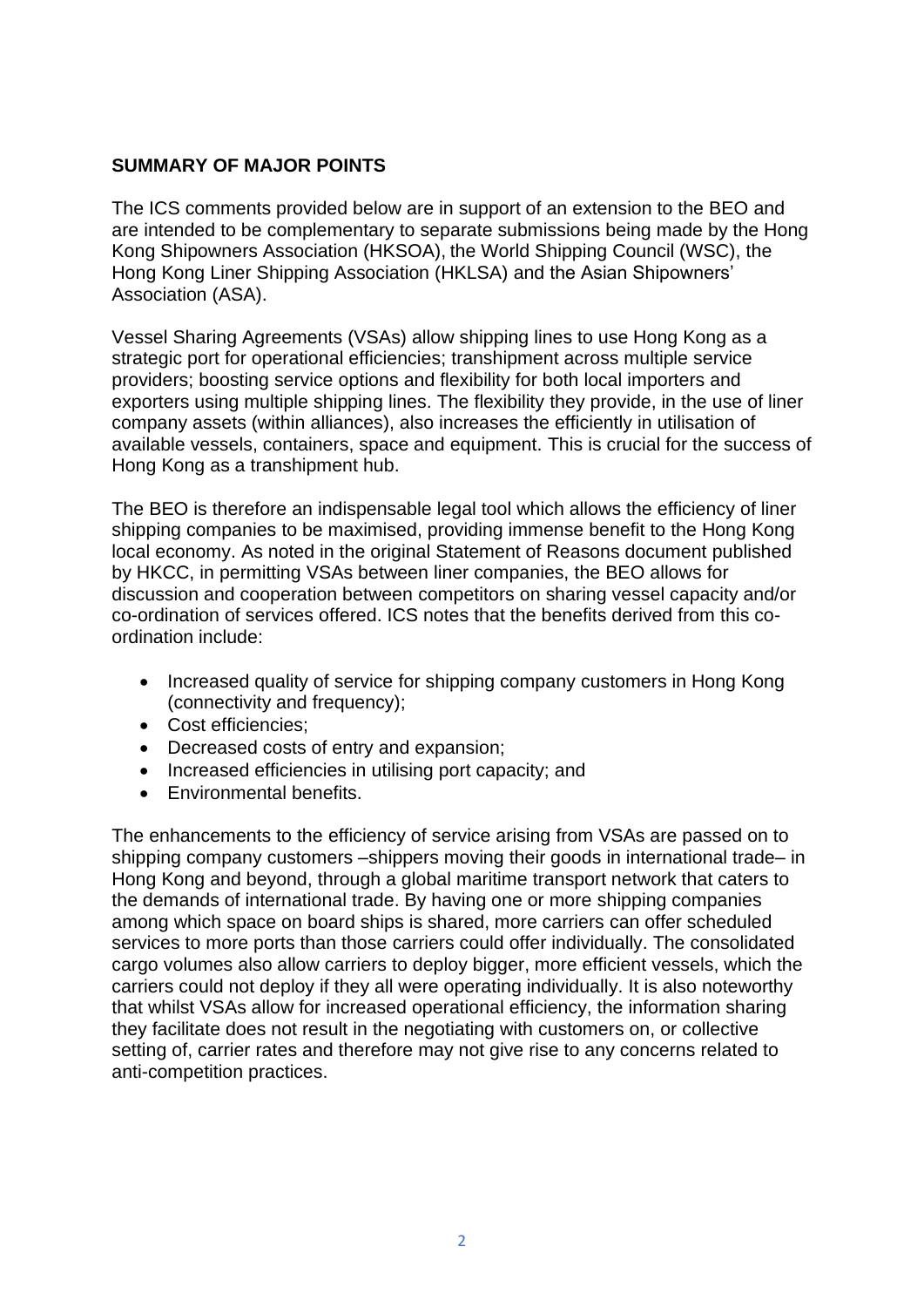# **ICS VIEWS AND RESPONSES TO SELECTED CONSULTATION QUESTIONS**

### **Section 1: Market Developments**

### *ICS views on the impact of the COVID-19 pandemic on the shipping industry*

The COVID-19 pandemic has had an unprecedented impact on the shipping industry, with unparalleled levels of port congestion, container shortages and changes in consumer demand leading to uncertainty among shipowners and operators, particularly for liner companies.

In this regard, VSAs have been crucial in providing the legal certainty and stability required by shipping companies to allow them to respond to this exceptional level of operational challenge. In co-ordinating their response, VSA partners were able to deploy all available vessel tonnage and shift capacity to high-demand trades, which allowed them to cope better with the severe and sudden imbalances in trade flows precipitated by COVID-19.

Despite the uncertainty brought about by the pandemic, the fundamental structure of the industry remains largely unconcentrated, underpinned by intense competition among shipping companies, whether they share space on their ships or not.

#### *ICS views on VSA developments since the Issuance of the Order*

We note that, positively, since the issuance of the BEO in Hong Kong, competition authorities in Malaysia (see [MyCC,](https://www.mycc.gov.my/sites/default/files/Perintah%20Persaingan%20(Pengecualian%20Blok%20bagi%20Perjanjian%20Perkongsian%20Vesel%20berkenaan%20dengan%20Perkhidmatan%20Pelayaran%20Tetap%20melalui%20Pengangkutan%20Laut)%202019.pdf) 2019) and the European Union and (see [European Commission,](https://eur-lex.europa.eu/legal-content/EN/TXT/PDF/?uri=CELEX:32020R0436&from=EN) 2020) have approved the renewal of their respective BEOs, while the Competition and Consumer Commission of Singapore has provisionally recommended an extension to their corresponding BEO (see [CCCS,](https://www.cccs.gov.sg/media-and-consultation/newsroom/media-releases/cccs-consults-on-proposed-recommendation-for--block-exemption-order-for-liner-shipping-agreements-14-july-2021) 2021). In addition, the Australia Competition and Consumer Commission is currently conducting a review of their BEO legislation with a view to potential renewal (see [ACCC,](https://www.accc.gov.au/system/files/public-registers/documents/ACCC%20discussion%20paper%20-%20ocean%20liner%20shipping%20class%20exemption.pdf) 2020).

All of these regulatory authorities invariably cite the improvement of productivity, efficiency and quality of available shipping services and the net economic benefits identified from VSAs as justification for the renewal of their corresponding BEOs. This emphasises the recognition by these countries of the strategic importance of VSAs, which allow shipping companies to increase and enhance the services they provide, while maximising efficiency by sharing vessels in a way that fulfils a net economic benefit. These arguments also hold true for the economy of Hong Kong.

#### **Section 3: Effectiveness of the Order**

#### *ICS views on whether the Order continues to be merited and effective*

The Block Exemption Order (BEO) does indeed continue to be both effective and merited, as it provides the essential legal certainty and predictable regulatory environment required to enable liner shipping companies to make long term investment plans and safeguard the efficiency of maritime transport services. It is therefore essential that as much regulatory clarity as possible is maintained by the